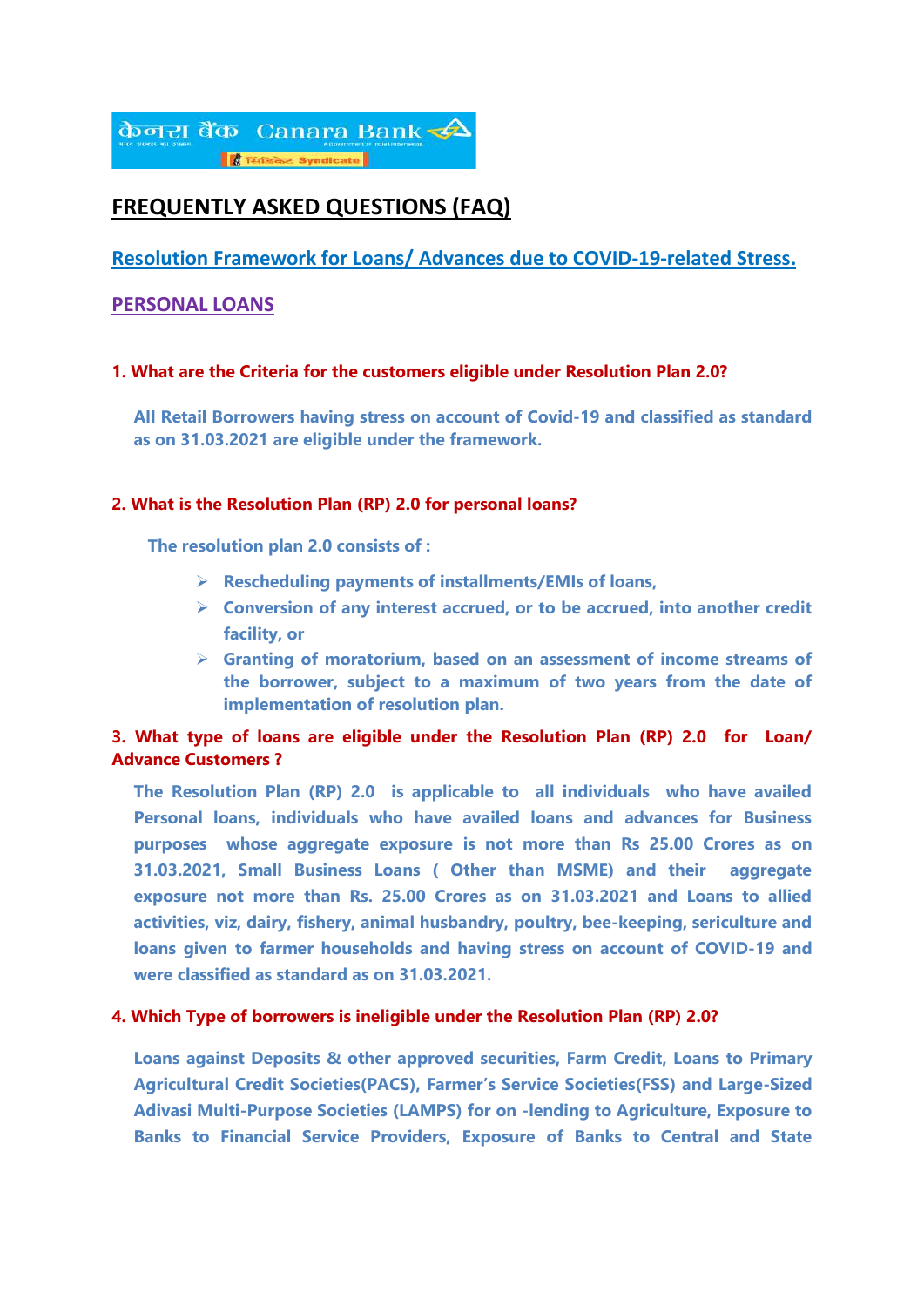**Governments, Local Government bodies (eg., Municipal Corporations) and body corporates established by an Act of Parliament or State Legislature.**

**Further, borrowers who have availed any Resolution in terms of the Resolution Framework 1.0 are not eligible under RP 2.0, however extension of moratorium, residual tenor and re-assessment of working capital cycle can be permitted under this framework. Accounts which are not standard as at 31.03.2021 are not eligible.**

### **5. What type of Borrowers are eligible under the Resolution Framework?**

- **Borrowers having stress on account of Covid-19.**
- **Borrowal Accounts Classified as standard as on 31.03.2021.**
- **The due diligence/ the process for identification of stress to be followed by the branches/ offices to establish the necessity of implementing a resolution plan after taking the self-declaration from the borrower.**

## **6. Which is the Reference Date for considering the Resolution Plan 2.0?**

**The reference date for the outstanding amount of debt that may be considered for resolution shall be 31.03.2021.**

### **7. When is the due date for invoking the Resolution Plan 2.0?**

**Resolution under this framework shall be invoked not later than 30.09.2021 and must be implemented within 90 days from the date of invocation**

## **8. Whether existing Rate of Interest will continue for the accounts identified under the Resolution Framework 2.0?**

**Existing ROI will continue.** 

**In case additional facility (by conversion of any interest accrued, or to be accrued, into another credit facility) permitted as per resolution plan, then additional interest shall be charged for such additional facilities as under:**

| <b>Type of Loan facility</b>            | <b>Additional</b><br>interest | rate | - ot |
|-----------------------------------------|-------------------------------|------|------|
| <b>Housing Loan and Vehicle</b><br>Loan | <b>NIL</b>                    |      |      |
| <b>Other personal loans</b>             | 0.50%                         |      |      |

## **9. Whether processing / other charges are applicable for the borrowers opted for the Resolution Plan?**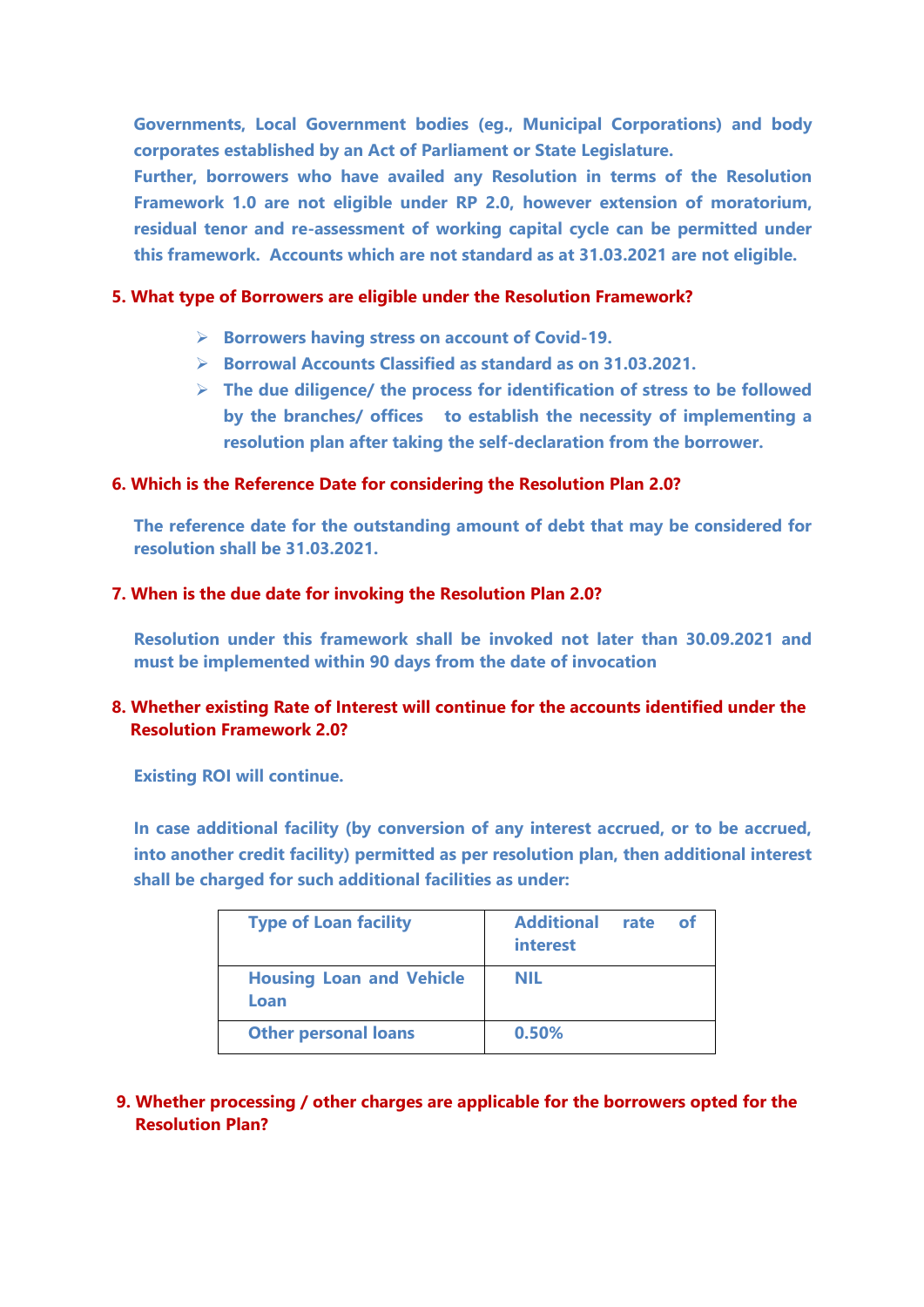**0.1% of the outstanding loan amount eligible for resolution subject to minimum Rs. 1000/- and Maximum Rs. 10000/-.All other applicable charges to be collected as per extant guidelines.**

## **10. Whether any additional securities to be provided for availing the facility under the Resolution Plan?**

**Existing securities shall continue to be extended for the restructured facilities.**

#### **MSMEs**

## **1. What is 'RESOLUTION FRAMEWORK 2.0' – RESOLUTION OF COVID-19 RELATED STRESS OF MICRO, SMALL AND MEDIUM ENTERPRISES (MSMEs) as per RBI Circular dated 05.05.2021**

**In view of the uncertainties created by the resurgence of the Covid-19 pandemic in India in recent weeks and to contain the economic fallout from Covid-19, RBI, vide notification dated 05.05.2021, has come up with 'Resolution Framework 2.0 – Resolution of Covid-19 related stress of Micro Small and Medium Enterprises (MSMEs)' wherein Restructuring under the scheme is extended over units that are classified as MSMEs as per the revised definition in terms of notification dated 26.06.2020 of MoMSME and that are standard asset as on 31.03.2021 with exposure upto Rs. 25 Cr., and restructuring of the borrower account is invoked by September 30, 2021.**

### **2. Who is eligible?**

- **I. Borrower's account was a 'standard asset', as on March 31, 2021.**
- **II. The borrower should be classified as a Micro, Small or Medium Enterprises on March 31, 2021 in terms of the Gazette Notification S.O. 2119 E dated June 26, 2020 (as per HO Cir. 492/2020 dated 30.06.2020, issued in this regard).**
- **III. The borrowing entity is GST-registered on the date of implementation of the restructuring. However, this condition will not apply to MSMEs that are exempt from GST-registration. This shall be determined on the basis of exemption limit obtained as on March 31, 2021**
- **IV. If the borrower is not registered in the Udyam Registration portal, such registration shall be required to be completed before the date of implementation of the restructuring plan for the plan to be treated as implemented.**
- **V. The Borrower's account was not restructured in terms of the circulars DOR.No.BP.BC/4/21.04.048/2020-21 dated 06.08.2020, DOR.No.BP.BC.34/21.04.048/2019-20 dated 11.02.2020 or DOR.No.BP.BC.18/21.04.048/2018-19 dated 01.01.2019**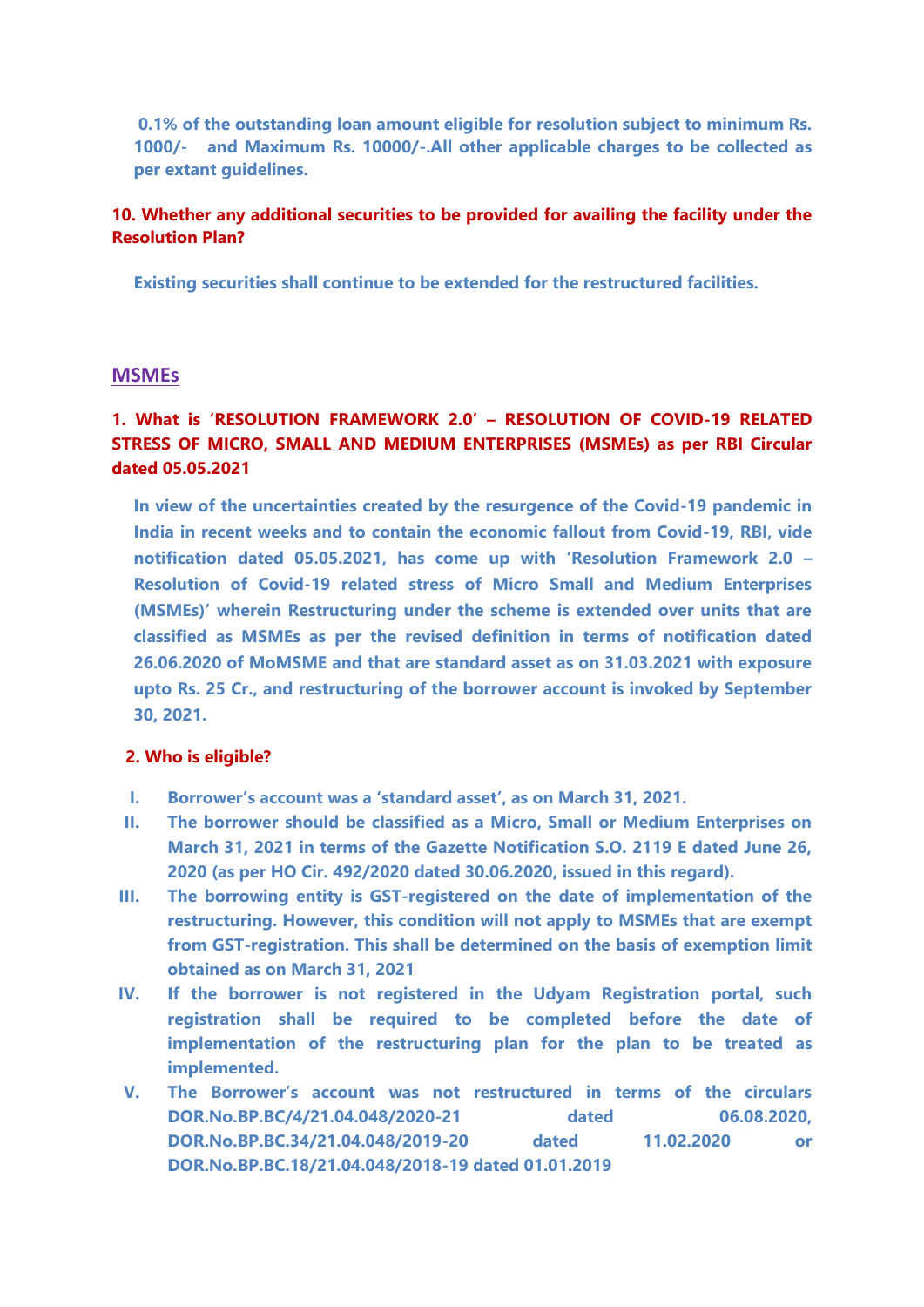**VI. The aggregate exposure, including non-fund based facilities, of all lending institutions to the borrower does not exceed Rs.25 crore as on March 31, 2021.**

### **3. What is the validity of the scheme?**

**Restructuring of the borrower account is invoked by September 30, 2021. The restructuring of the borrower account is implemented within 90 days from the date of invocation.**

### **4. What does invocation mean?**

**The restructuring shall be treated as invoked when the lending institution and the borrower agree to proceed with the efforts towards finalizing restructuring plan to be implemented in respect of such borrower.**

 **In respect of accounts of borrowers which were restructured in terms of the MSME restructuring circulars, as a one-time measure, need based early reassessment of the existing working capital limits may be considered, without the same being treated as restructuring, by September 30, 2021. RBI, vide their above mentioned notification dated 05.05.2021, has permitted as a one-time measure, to review the working capital sanctioned limits and / or drawing power based on a reassessment of the working capital cycle, reduction of margins, etc. without the same being treated as restructuring, in respect of accounts that have already been restructured in terms of the MSME Restructuring Circulars.**

**The early reassessment benefits may be imparted to the MSME borrowal accounts, subject to compliance of the following:**

- **The above measures shall be contingent on the lending institutions satisfying themselves that the same is necessitated on account of the economic fallout from**
	- **Covid-19.**
- **The decision with regard to above shall be taken by lending institutions by September 30, 2021.**
- **The reassessed sanctioned limit / drawing power shall be subject to review by the**

**lending institution at least on a half yearly basis and the renewal / reassessment at**

**least on an annual basis. The annual renewal/reassessment shall be expected to suitably modulate the limits as per the then-prevailing business conditions.**

 **The accounts provided relief under these instructions shall be subject to subsequent supervisory review with regard to their justifiability on account of the economic fallout from Covid-19."**

## **Salient features in respect of the early working capital re assessment and fixation of limits thereon**

**1. Who is eligible?**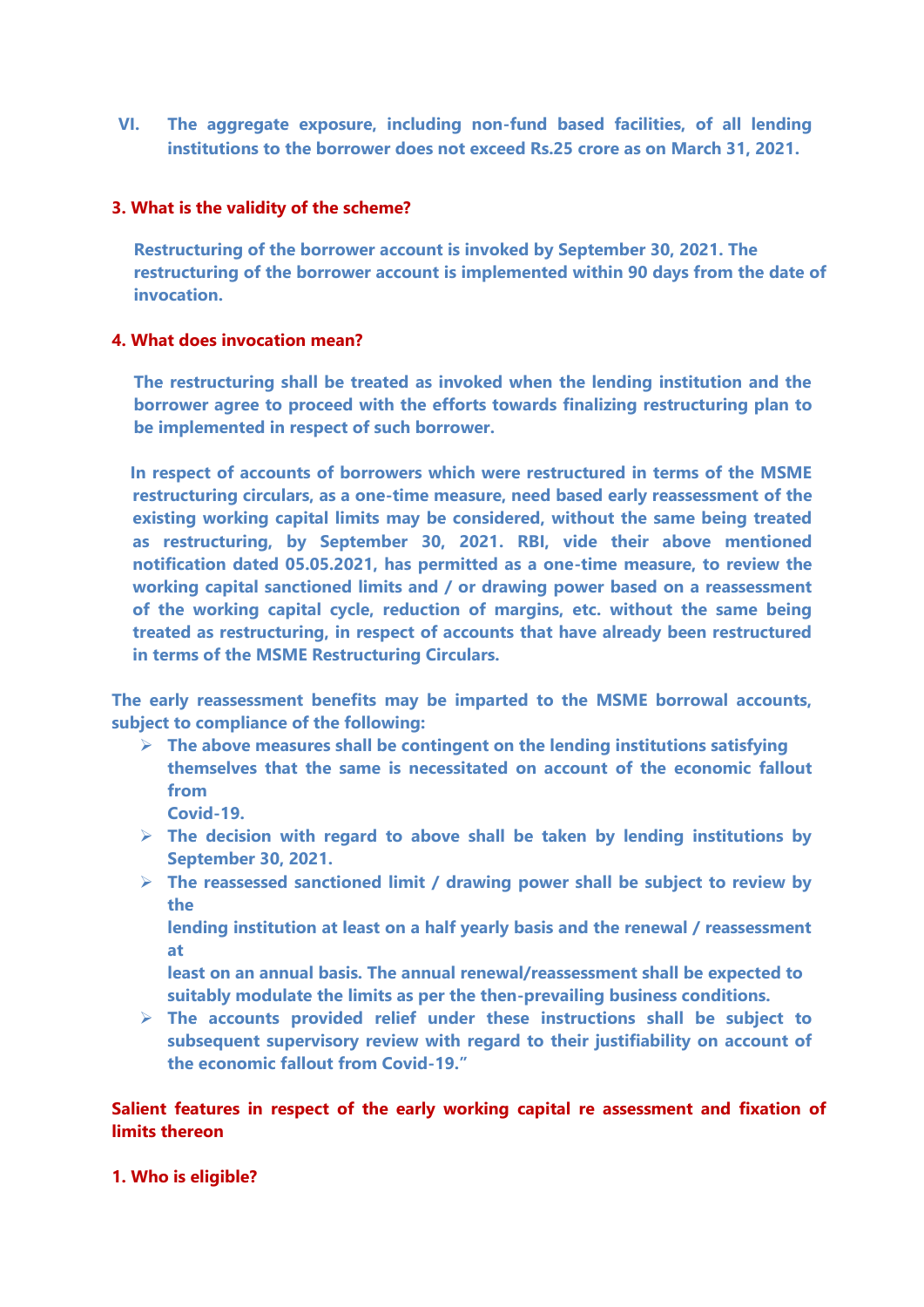- **01. MSMEs that have obtained a valid 'Udyam Registration Certificate, are facing stress on account of the economic fallout from COVID-19, and have already been restructured in terms of the MSME Restructuring Circulars of RBI**
- **02. Account should be 'standard' on the date of sanction and disbursement, for the re-assessed limits.**

#### **2. What is the Purpose of the loan?**

**For build-up of Current Assets, payment of Statutory Dues, Wages/Salaries, Electricity Bills, Rent and other Operating/business expenses, mismatch in cash flows on account of lockdown enforced due to COVID 19 pandemic, etc., Borrower to clearly state the requirements in the application.**

### **3. What is the Type of Facility to be given?**

**Working Capital (Inventory/receivables based)**

#### **4. What is the Validity of the Scheme?**

**Sanctions under this scheme may be extended on or before 30.09.2021.**

#### **AGRICULTURE LOAN**

#### **1. What are the Criteria for the customers eligible under Resolution Framework 2.0?**

**All Borrowers of Agricultural Allied Activities including Argo-based Industries having stress on account of Covid-19 and classified as standard as on 31.03.2021 are eligible under the Resolution Framework 2.0.** 

### **2. What is the Resolution Plan (RP) for Agricultural loans?**

**The resolution plans may inter alia include rescheduling of payments, conversion of any interest accrued, or to be accrued, into another credit facility, or granting moratorium, based on an assessment of income streams of the borrower, subject to a maximum of two years.** 

## **3. What type of Agriculture loans is eligible under the Resolution Plan (RP) for Loan/ Advance Customers?**

**The Resolution Plan (RP) is applicable to all Agricultural Allied Activities including Agro-based Industries loans and Agri Ancillary units like Cold Storage, Rural Godown etc. Agricultural Allied Activities means Dairy, Poultry, Fisheries, Goatery etc. Though the borrowers availed any resolution in terms of Resolution Framework 1.0 are not eligible under Resolution Framework 2.0, but in case of borrowers where resolution**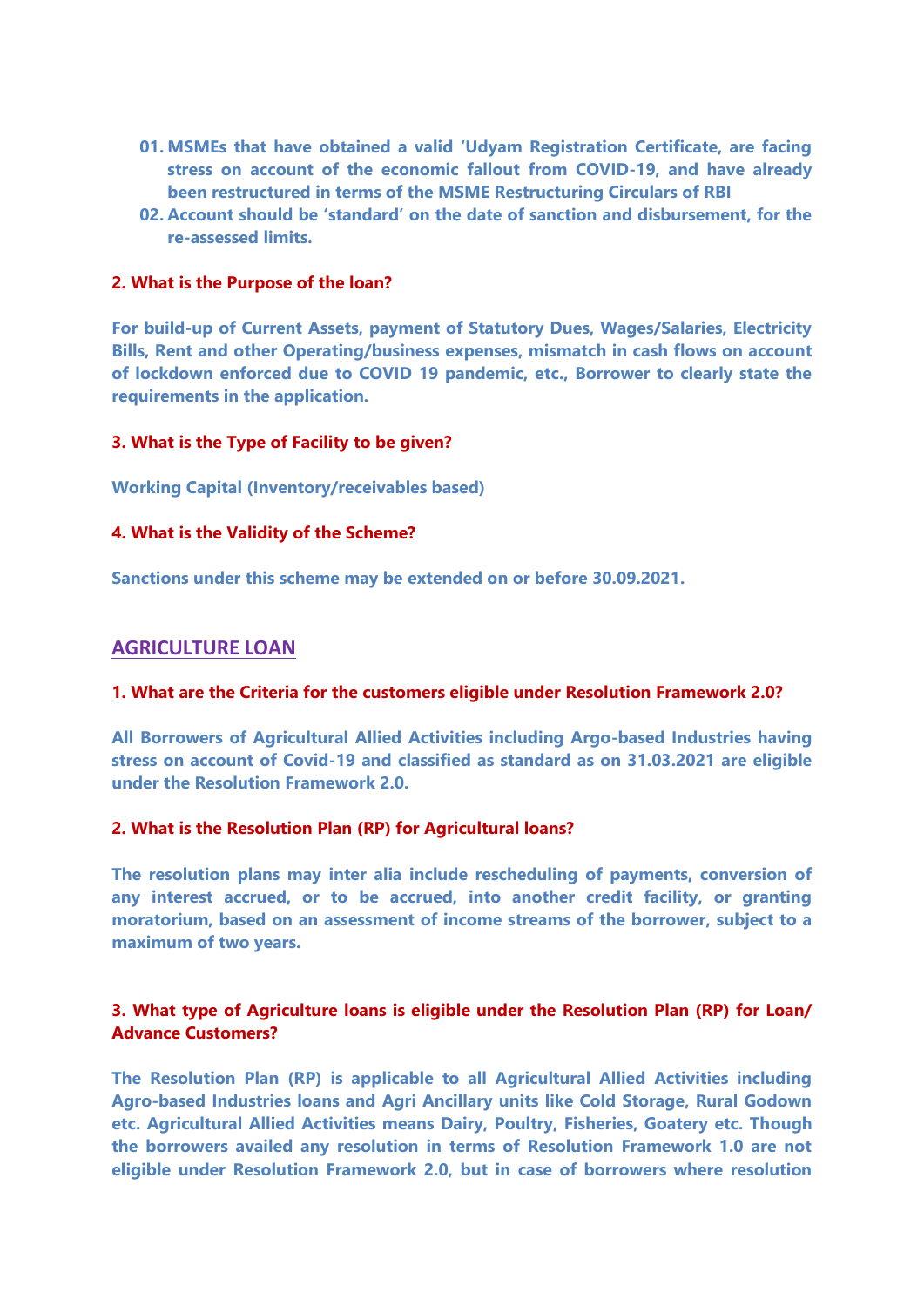**plan had been implemented in terms of the Resolution Framework 1.0, and where the resolution plan had permitted no moratorium or moratorium of less than 2 years and/or extension of residual tenor by period of less than 2 years, it is now permitted to modify the moratorium and extension of residual tenor upto a period of 2 years only. The overall caps on moratorium and/or extension of residual tenor granted under Resolution Framework 1.0 and this framework combine shall be 2 years.** 

#### **4. What type of Borrowers are eligible under the Resolution Framework?**

- **Borrowers having stress on account of Covid-19.**
- **Classified as standard with the Bank as on 31.03.2021.**
- **The due diligence/ the process for identification of stress to be followed by the branches/ offices to establish the necessity of implementing a resolution plan.**

### **5. Which is the Reference Date for considering the Resolution Plan?**

**The reference date for the outstanding amount of debt that may be considered for resolution shall be March 31, 2021.**

### **6. When is the due date for invoking the Resolution Plan?**

**Resolution under this framework shall be invoked not later than September 30, 2021 and must be implemented within 90 days from the date of invocation.**

## **7. Whether any additional securities to be provided for availing the facility under the Resolution Plan?**

**Existing securities shall continue to be extended for the restructured facilities.**

## **CARD HOLDERS**

#### **1. Who are eligible under Resolution Framework 2.0?**

**Individual Credit Cardholders and Corporate Cardholders whose card dues are classified as Standard Assets as on March 31, 2021. Both Card dues in Credit card account including EMI and TOD in the operative account linked to the Credit Card on account of forced debit of card dues are eligible.** 

**In case of Corporate Credit cards, the aggregate exposure to the entity form lending institutions shall not be more than Rs 25.00 Crores.**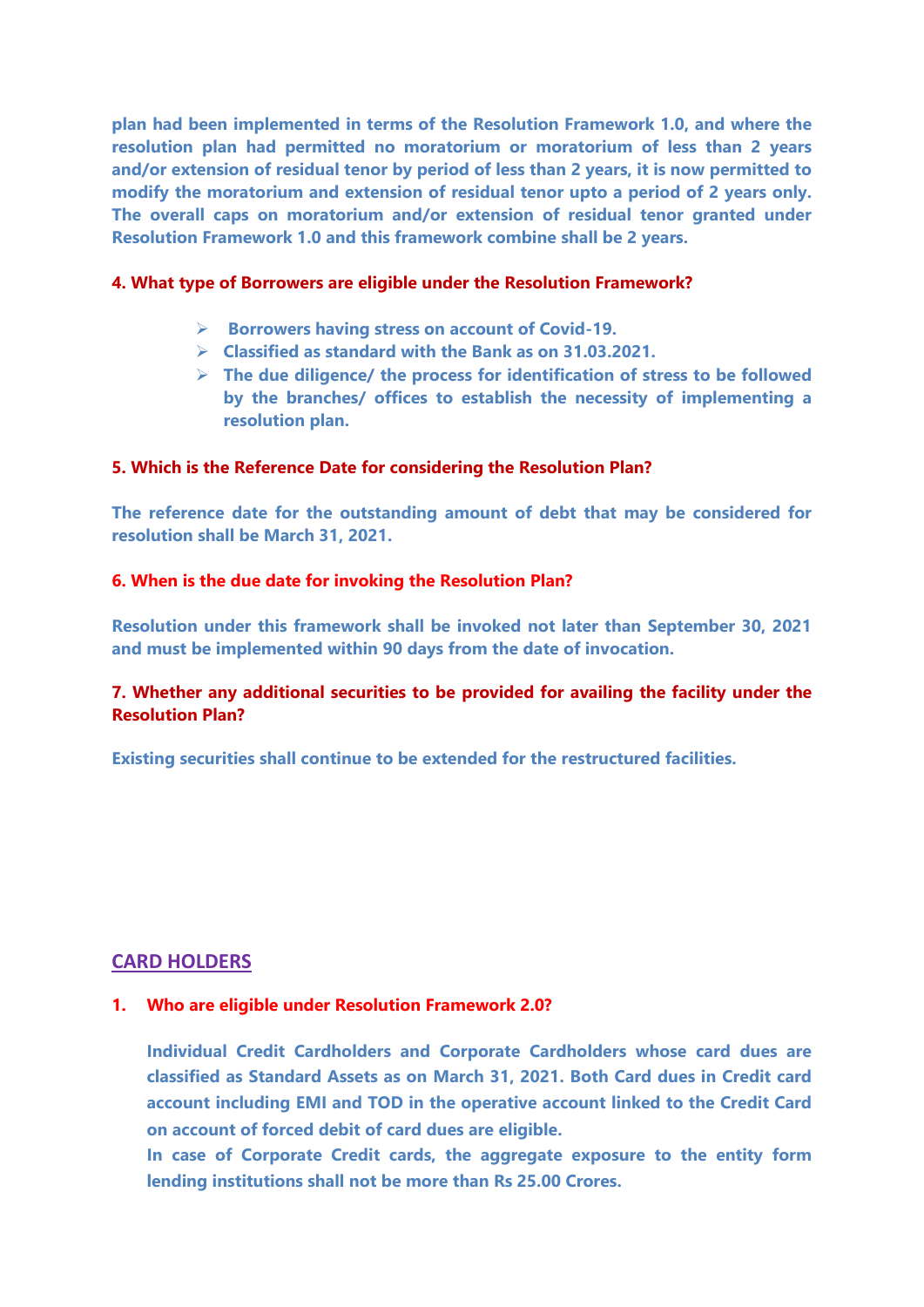**Resolution Framework 2.0 is governed by guidelines issued by RBI vide notification DOR.STR.REC.12/21.04.048/2021-22 dated 05.05.2021.**

### **2. What are the eligibility criteria for the above accounts?**

**Credit Card Accounts shall be standard as at 31.03.2021. The Resolution under the Framework shall be provided only to the Cardholders having stress on account of Covid-19.**

### **3. Whether Corporate Credit Cards are eligible under Resolution Framework 2.0?**

**Yes, Corporate Credit Cards are eligible under the framework subject to complying other Resolution Framework 2.0 conditions by the entity (issued with Corporate Credit Card) as per the guidelines issued by Credit Policy Section/MSME Section applicable to the line of activity of the cardholder entity.**

### **4. What are the features of Resolution Framework 2.0?**

**The resolution plans implemented under this window may inter alia include rescheduling of payments and granting of moratorium etc. based on an assessment of income streams of the borrower. However, compromise settlements are not permitted as a resolution plan for this purpose.**

### **5. What is Invocation date of Resolution Plan?**

**The resolution process under this window shall be treated as invoked when the Bank and the Cardholder agree to proceed with the efforts towards finalizing a resolution plan to be implemented.**

## **6. What is the last date for Invocation and Implementation of Resolution Plan under the Framework?**

**Resolution under the Framework shall be invoked not later than 30.09.2021 and resolution Plan shall be finalized and implemented within 90 days from the date of invocation of the resolution process.**

## **7. How the resolution process will be treated if the borrower has exposure with multiple lending institutions?**

**The decision to invoke the resolution process under this window shall be taken by each lending institution having exposure to a Cardholder independent of invocation decisions taken by other lending institutions, if any, having exposure to the same Cardholder.**